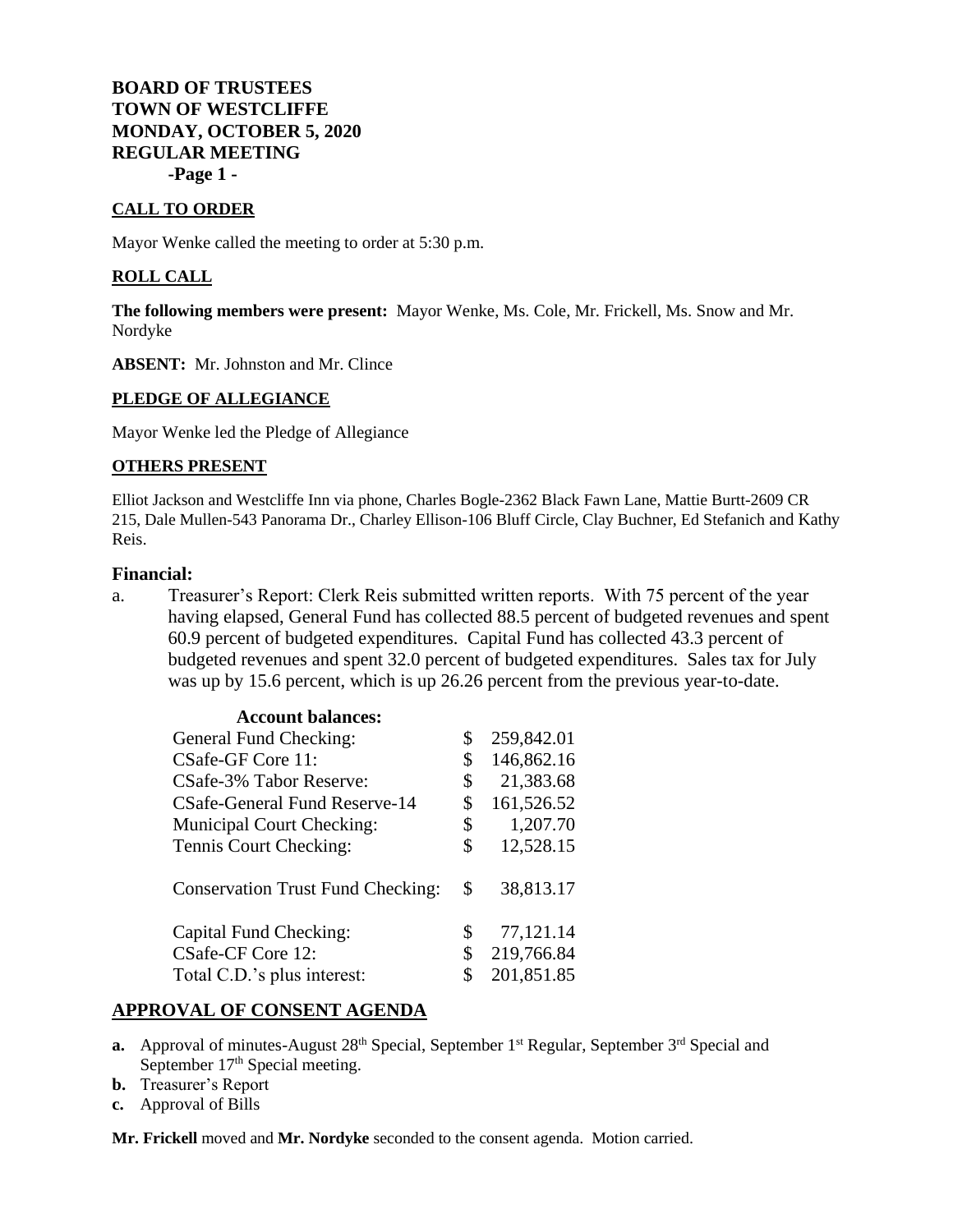## **OLD BUSINESS**

## **a. Consideration of appointing citizens to a Home Rule Research Committee.**

This was tabled until November.

## **b. Consideration of choosing options for benches and tables for the parks.**

The Town Manager explained we can get seven picnic tables and one bench for the Pocket Park for \$9,906.25 with the grant. These are concrete as we discussed for longevity. There was a concern of not seating more than four people. After some discussion the following motion was made.

**ACTION: Mr. Nordyke** moved and **Ms. Snow** seconded to approve the acquisition of the tables for the parks and bench for the Pocket Park for \$9,906.25. Motion carried.

## **NEW BUSINESS**

# **a. Consideration of request to approve Resolution NO. 8-2020 changing the Board of Trustees regular meeting date**.

Mayor Wenke explained this would change our meeting dates to the first Monday of the month at 5:30 p.m.

- **ACTION: Ms. Cole** moved and **Mr. Frickell** seconded to approve Resolution NO. 8-2020 changing the meetings to the first Monday of the month. Motion carried.
- **b. PUBLIC HEARING** Use by Special Review for a Short-Term Rental at 302 S. 5<sup>th</sup> Street.

Mayor Wenke asked if there were any comments. Charley Ellison representing the property owner stated they recently have taken over the property. The property is in the process of being renovated and improved.

## **c. Consideration of request to approve Resolution NO. 9-2020 approving Use by Special Review for a Short-Term Rental at 302 S. 5th Street.**

Cathy Snow reported that the Planning Commission recommended to the Board of Trustees to approve the Use by Special Review for one year and review it again at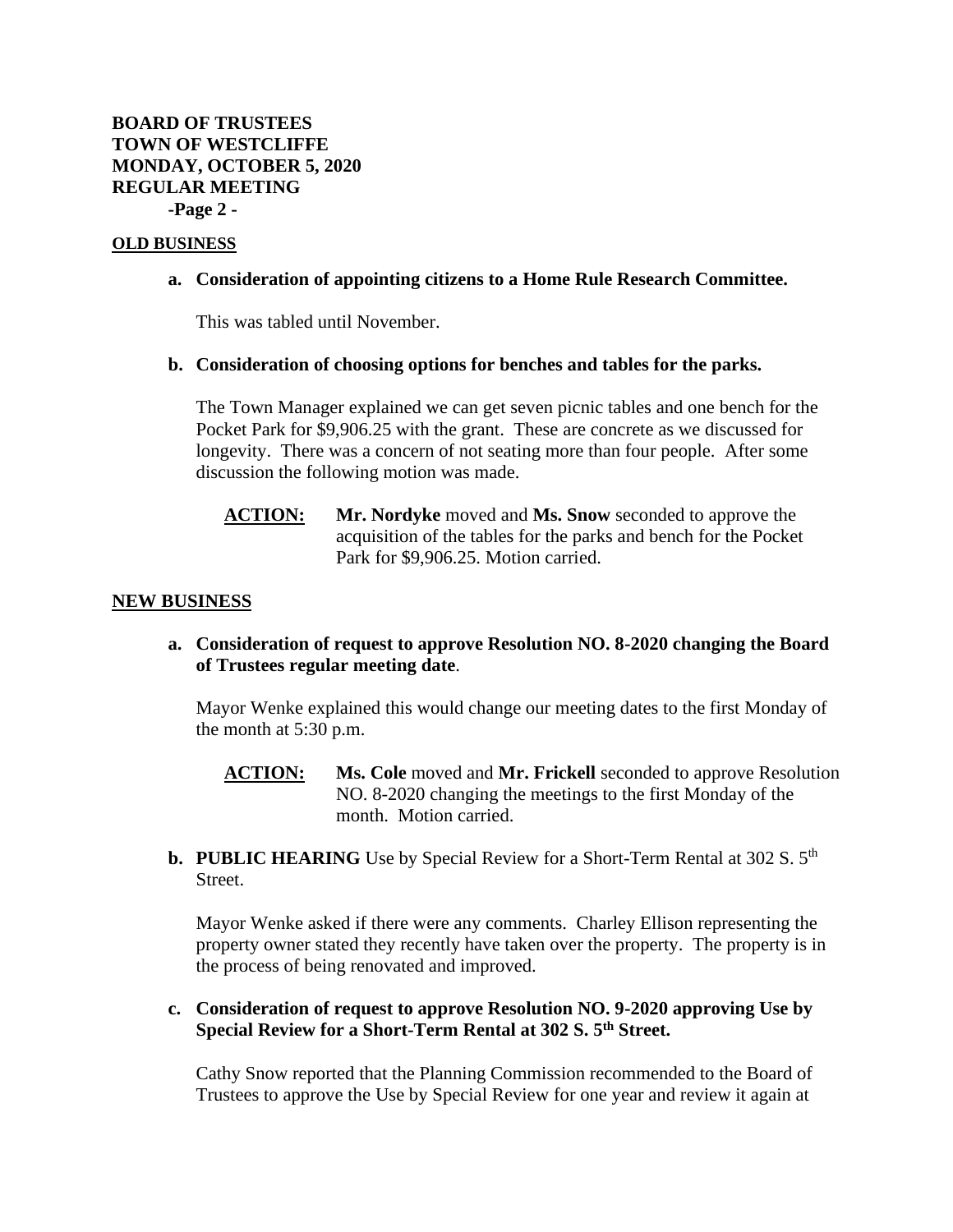#### **NEW BUSINESS CONTINUED**

that time. This will allow the Town time to research and put some regulations for new Short-Term Rentals.

**ACTION: Ms. Snow** moved and **Ms. Cole** seconded to approve Resolution NO. 9- 2020 approving Use by Special Review for a Short-Term Rental at 302 S. 5<sup>th</sup> Street. Motion carried.

## **d. Consideration of request to approve continued support for the Visitor Center to the Custer County Tourism Board and update-Jackie Shepherd-Pettis.**

This was tabled. A representative was not in attendance. This was due to the rescheduling of the Town's meeting. We will ask them to attend the meeting in November.

#### **e. Custer County Economic Development update.**

Charles Bogle updated the board on their role in the Town's Strategic Plan.

Points in the Action Plan:

Custer County Economic Development Corp. (CCEDC) does have a relationship with the Southern Business Development Center. Over two dozen businesses have received assistance. The library has held classes and Southern Colorado Economic Development offers online classes.

Broadband – we are in the next phase for the six towers, which is bringing additional fiber into the county.

Main Street Wifi – we have received financial support to keep the system operational, this will end in 2021. Grant funds don't cover operating costs. We may have to shut it down. The system is owned by CCEDC and may not be able to keep it operational without the additional support.

CCEDC could help with the marketing effort bringing in wholesale businesses rather than retail.

**f. Consideration of request to approve a moratorium for Use by Special Reviews for Short Term Rentals-Cathy Snow.**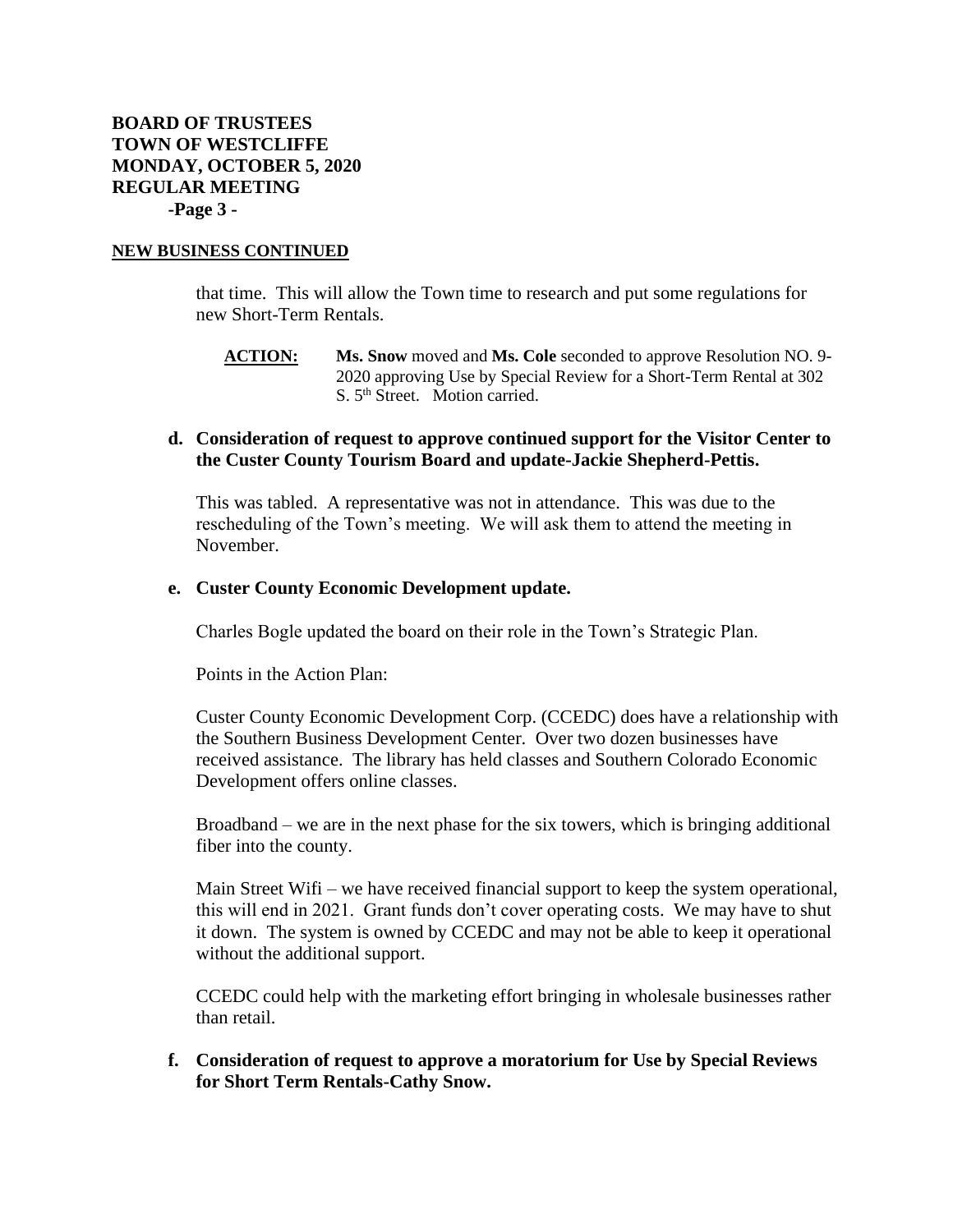# **BOARD OF TRUSTEES TOWN OF WESTCLIFFE MONDAY, OCTOBER 5, 2020 REGULAR MEETING -Page 4 -**

#### **NEW BUSINESS CONTINUED**

Cathy Snow requested a one-hundred-and-twenty-day period to gather information. The Planning Commission has been trying to address the issue for the last two years. The concern from some people is we have too many short-term rentals, other people disagree. What would the Board of Trustees like to see the Planning Commission to bring back for consideration? We need to have some kind of guidelines.

Mayor Wenke stated we are not opening it up to the public for discussion.

Attorney Buchner states the issues with short term rentals are very complicated and multifaceted. There are extreme conflicts on both sides of the coin. It can be a hot topic as you move towards strategic and responsible growth. We aren't just talking about renting a particular property. It is also the second and third order effects of what happens to that property and it ties into a much larger topic, such as workforce housing and attainable housing for your community. There needs to be some guidelines as far as applying for a short-term rental. It helps control the access and the intake and out take. In Westcliffe's current code there isn't a way to capture who's applying and why because the Planning Commission is doing it. Many communities control it through business licensing, not through Planning Commission development parameters. It would be much easier to capture that with a business license as what it is and also capture the revenue. You need to start talking about it now as to how you would restrict it if at all. Guidelines need to be developed and it may be better to do it through licensing rather than going through Planning Commission development.

**ACTION: Ms. Cole** moved and **Mr. Frickell** seconded to approve a moratorium for Use by Special Reviews for Short Term Rentals. Motion carried.

# **g. Discussion regarding the Planning Commission's scope of research on shortterm rental - Cathy Snow.**

Mayor Wenke felt at this point we don't have enough information. We need to know how many there are in Westcliffe and what the impact can or will be.

After further discussion, Mayor Wenke stated this needs to be on the next Planning Commission agenda for further research.

## **h. Consideration of request to approve funds for equipment to be purchase in 2020 – Ed Stefanich.**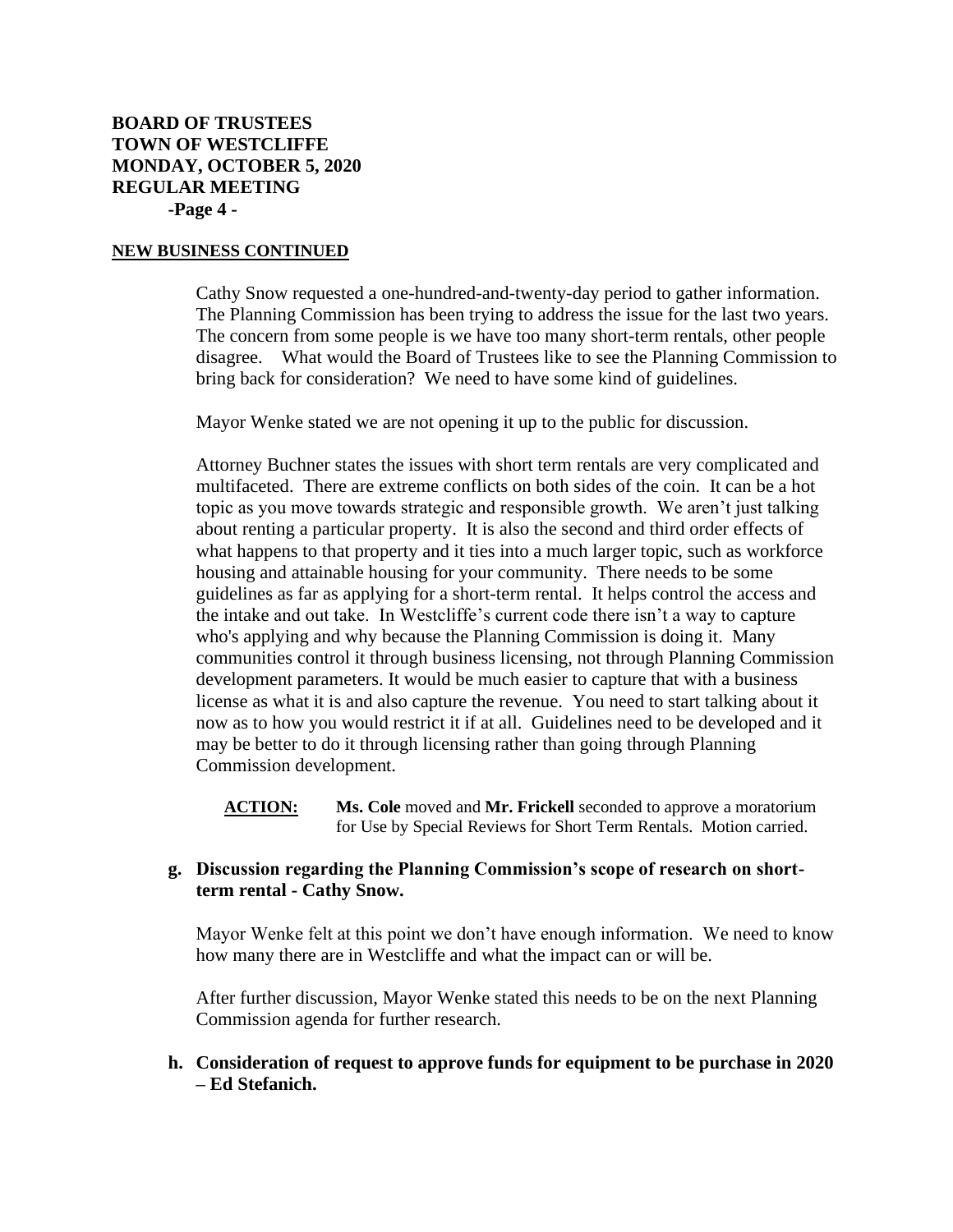# **BOARD OF TRUSTEES TOWN OF WESTCLIFFE MONDAY, OCTOBER 5, 2020 REGULAR MEETING -Page 5 -**

#### **NEW BUSINESS CONTINUED**

Ed explained there was money in this year's budget snow removal equipment (a trailer and other items). We reviewed that and determined that the best way to do this due to having to haul the snow off is to use a skid steer with a snow blower attachment allowing it to be blown into the dump trucks to haul it off. With our current equipment and resources, this is the best option. For a five-year lease for the equipment the interest is at a little under three percent. The down payment is \$20,000 with monthly lease payments of \$1,171.87 for five years. We are also including a street sweeper attachment.

There was \$48,000 in the 2020 Budget for an Asphalt Hot box reclaimer, snowblower, tractor cab and a dump trailer. The total cost of the proposed equipment (Skid Steer, Planetary Auger, Pick-up broom and Snow blower) is \$83,000. We used the \$48,000 that was budgeted for equipment on streets, due to the doing double the chip sealing that was budgeted for. We need to amend the budget this year and will include the additional \$20,000 for the down payment.

**ACTION: Ms. Snow** moved and **Mr. Nordyke** seconded to approve funds for equipment to be purchased in 2020. Motion carried.

## **i. Presentation of the 2021 Proposed Budget (No discussion/No decisions).**

The 2021 proposed budget was presented. No discussion and no decision were made.

## **j. Schedule budget workshop.**

The budget workshop was scheduled for Thursday, October  $22<sup>nd</sup>$  at 10:00 a.m.

## **STAFF & COMMITTEE REPORTS**

#### **a. Report from Town Clerk**

**Christmas Dinner** - Clerk Reis reminded the board that the Christmas dinner had been scheduled for December 4<sup>th</sup> and asked if they would like to proceed. The board agreed to proceed with it.

**Recycle Program** – Clerk Reis reported that the UAACOG has eliminated the regional recycle program due to it not being sustainable. The bins will be removed on Wednesday the 7 th .

## **b. Report from Town Manager**

None